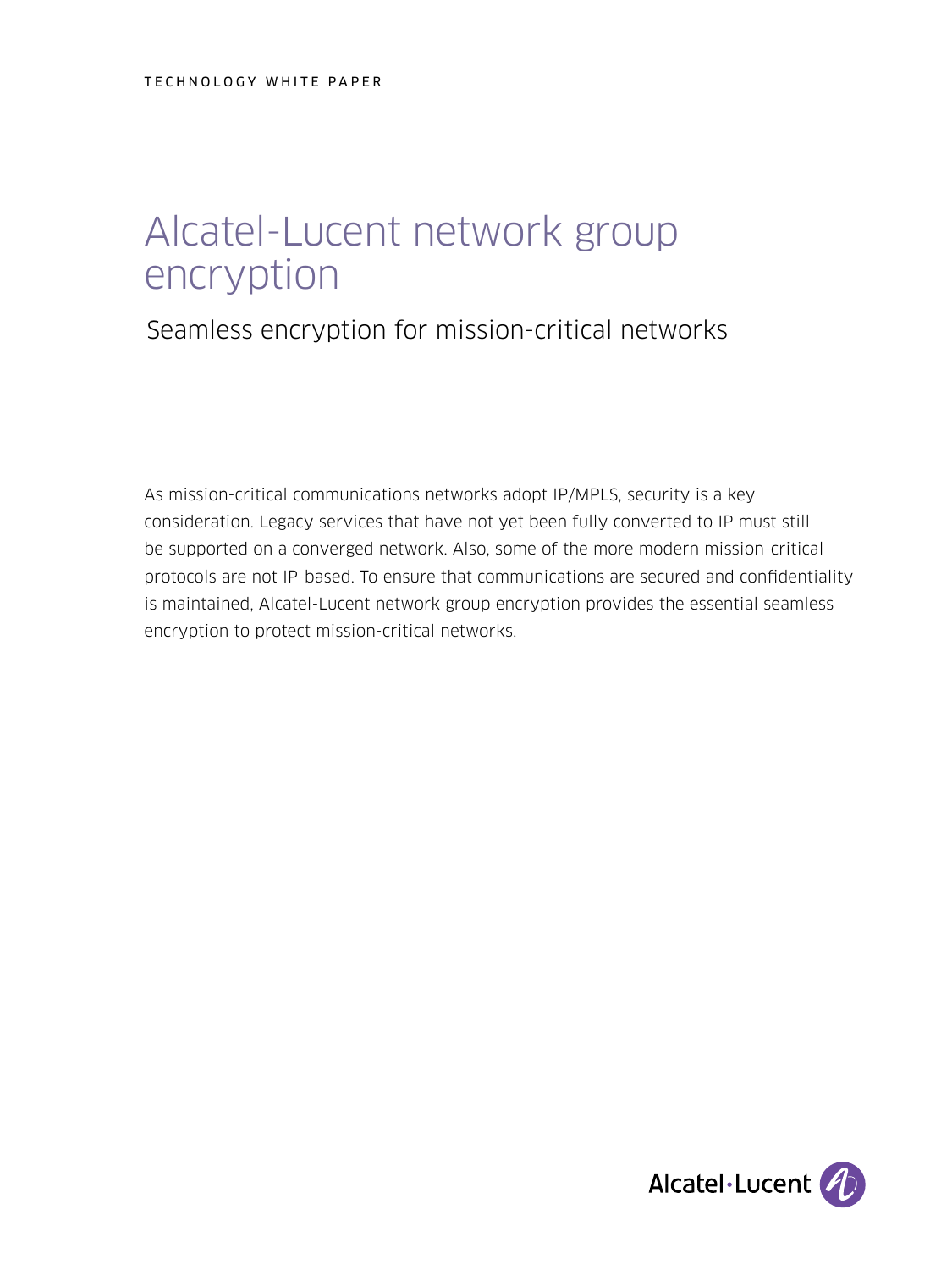# Table of contents

```
1 Introduction / 1
2 NGE overview / 1
  2.1 Motivation / 2
  2.2 NGE components / 5
  2.3 Bits and bytes / 7
3 NGE key management / 8
  3.1 Alcatel-Lucent 5620 SAM service and key management / 8
  3.2 Nodal key management / 9
  3.3 NGE network re-keying procedure / 10
4 Encrypted services / 11
  4.1 Service distribution point encryption / 11
  4.2 VPRN-level encryption / 13
5 NGE benefits / 14
  5.1 Flexibility / 14
  5.2 Robustness / 14
  5.3 Performance / 14
6 Conclusion / 15
7 Acronyms / 15
```
[8 References / 15](#page-16-0)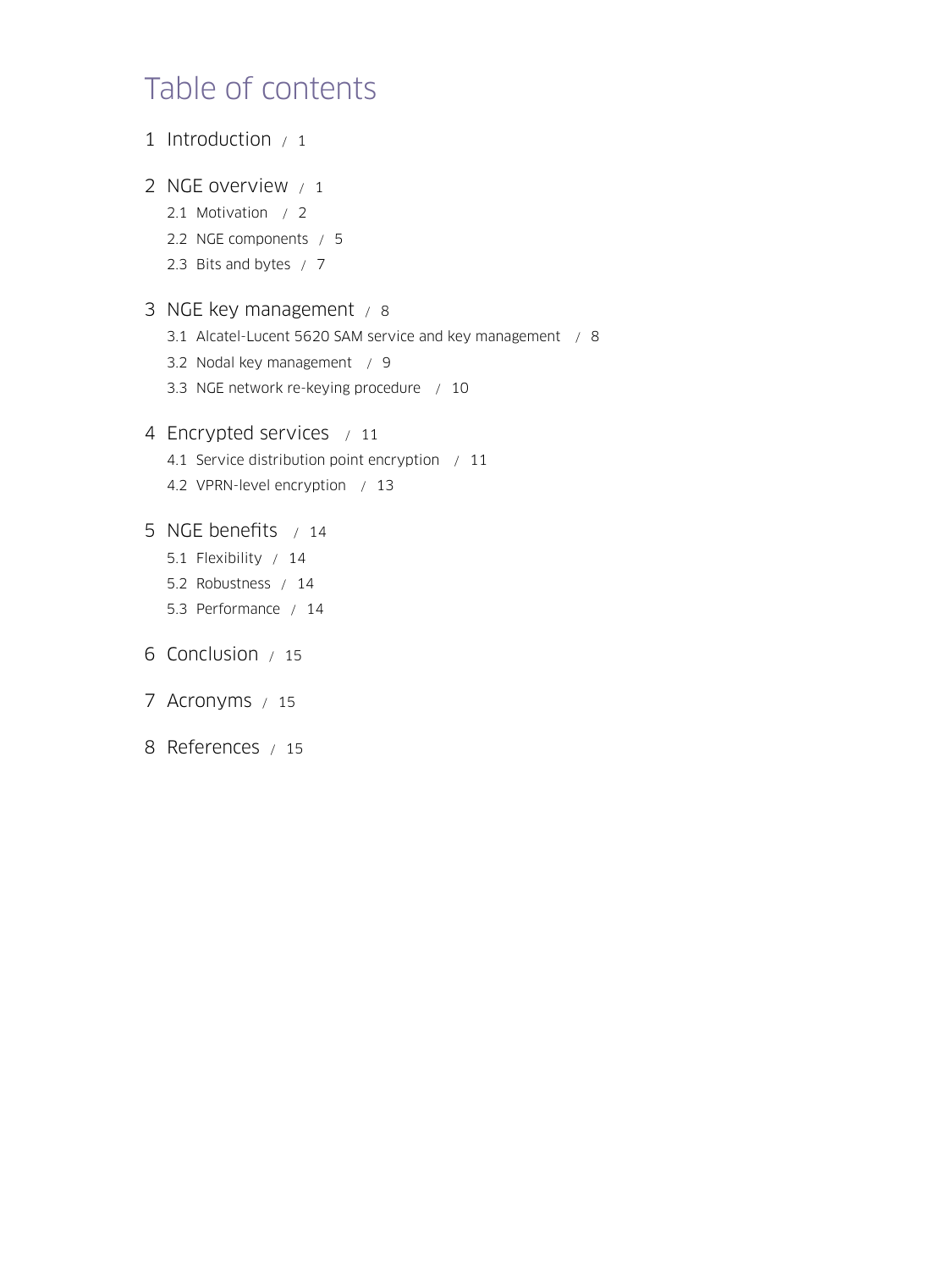# <span id="page-2-0"></span>1 Introduction

Network operators worldwide recognize IP/Multiprotocol Label Switching (MPLS) as a key technology that supports mission-critical applications by merging various types of networks and services onto a single unified infrastructure. They understand that when offering services over a single or converged network, the end-to-end network must be scalable, flexible, provide high availability and properly prioritize traffic and services based on application requirements and Quality of Service (QoS) objectives.

As a result of the early adoption and success of IP/MPLS in carrier networks, the technology's importance is now being adopted by vertical markets with mission-critical networks, including utilities, oil and gas, mining, transportation, all levels of government, defense and enterprises.

In many cases the variety and types of network traffic require the "MP" portion of MPLS to live up to its name because legacy services that have not yet been fully converted to IP must still be supported on a converged network. Also, some of the more modern mission-critical protocols, such as Generic Object Oriented Substation Event (GOOSE) messaging, use a pure Layer 2 construct that does not always rely on an IP layer for transport. MPLS, however, is still capable of carrying such traffic. The mission-critical networks that often operate the communications of critical industrial and public infrastructures are experiencing a great deal of scrutiny from regulatory bodies to ensure that communications are secured from malicious attacks and confidentiality is maintained.

This paper discusses a new technique for encrypting and authenticating mission-critical MPLS traffic. Alcatel-Lucent network group encryption (NGE) provides a powerful, highly flexible and scalable group-based method of adding privacy and confidentiality (encryption and authentication) to any type of traffic transported over an MPLS network.

Alcatel-Lucent is a market leader in IP/MPLS technology, with a portfolio of products that offer a complete solution to implement end-to-end seamless MPLS networks. As part of that solution, a variety of security functions and features are available to secure network traffic and infrastructure. NGE provides a powerful, highly versatile and scalable group-based method of encryption and authentication that can be applied to any traffic type carried over IP/MPLS networks. It is an important component of the Alcatel-Lucent security feature set<sup>1</sup> for securing mission-critical networks.

# 2 NGE overview

To provide an overview of NGE this section is divided into three main areas:

- Motivation: The drivers to use a new technical approach for group-based encryption solutions over IP/MPLS networks
- Components: The building blocks that comprise the Alcatel-Lucent NGE solution
- Bits and bytes: The constructs that make up an NGE formatted message

The following sections discuss each of these areas.

<sup>1</sup> For details, see *Alcatel-Lucent Mission-Critical Communications Networks Solution for Power Utilities: Attaining NERC CIP Version 5 Reliability Standards Compliance* [\(http://resources.alcatel-lucent.com/asset/181741\)](http://resources.alcatel-lucent.com/asset/181741), Alcatel-Lucent 7705 Service Aggregation Router Security Overview for Power Utilities (http://resources.alcatellucent.com/asset/184431), and Alcatel-Lucent 7705 Service Aggregation Router Security Overview for Mission-Critical Network (http://res [asset/174129\)](http://resources.alcatel-lucent.com/asset/174129).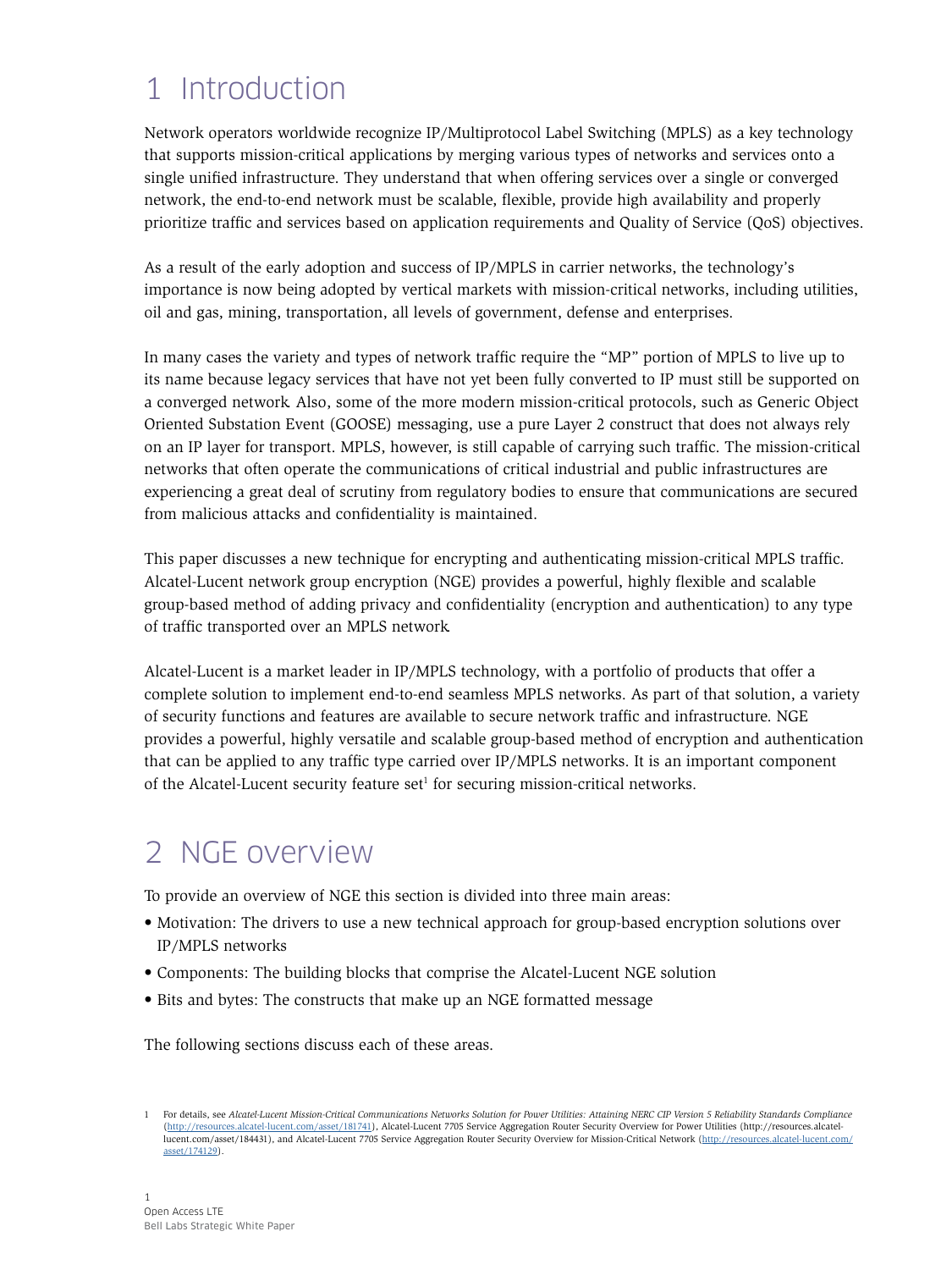## <span id="page-3-0"></span>2.1 Motivation

The drivers to use a new technical approach for encryption over IP/MPLS networks are the shortcomings of traditional encryption and authentication methods and the flexibility that NGE provides.

### 2.1.1 Shortcomings of traditional encryption methods

The traditional methods of adding encryption and authentication to traffic in an IP/MPLS network typically include techniques associated with the IP Security (IPSec) suite of protocols and related technologies. IPSec was originally designed for point-to-point communication tunnels over an insecure medium (see Figure 1). It was not initially designed for any-to-any communications. However, it has nonetheless been adopted for any-to-any communications, for example by setting up meshes of point-to-point links to achieve the same result.

The newer Group Domain of Interpretation (GDOI) specifications<sup>2</sup> have made transporting Layer 3 services in an any-to-any network feasible. However, there is still the fundamental point-to-point nature of IPSec's control plane.





Both IPSec and GDOI use the Internet Key Exchange (IKEv2) protocol<sup>3</sup>, originally defined in 1998, to efficiently distribute shared encryption keys between two routers. This has worked well for securing these point-to-point links. However, when creating meshes of links for any-to-any connectivity, concerns exist about the ability of IKE to manage these meshes of tunnels and links.

When implementing GDOI, IKE runs on a key server which is typically another router in the network. The IKE control plane sessions need to be managed between key servers and group members (other routers). Scaling the IKE control plane up to support large numbers of group members remains the biggest challenge since the overhead added to router resources for these IKE sessions can quickly become restrictive. Also when trying to scale networks for encryption, Public Key Infrastructure (PKI) and Pre-shared Key (PSK) handshake bottlenecks can arise that might impact recovery from network outages. Finally, having a control plane for encryption that is separate from the control plane used to operate an IP/MPLS network can lead to added risk of topology inconsistency. This could lead to issues with routing reachability of key servers, necessary to maintain IKE sessions in order to keep up tunnels and GDOI key synchronization.

These scaling, setup and control plane management issues of encryption plus some of the service constraints that current network encryption solutions impose on the network motivate network operators to search for alternatives.

<sup>2</sup> IETF. RFC 6407: *The Group Domain of Interpretation*, October 2011. <http://www.ietf.org/rfc/rfc6407.txt>

<sup>3</sup> IETF. RFC 5996: *Internet Key Exchange Protocol Version 2 (IKEv2)*, September 2010,<http://www.ietf.org/rfc/rfc5996.txt>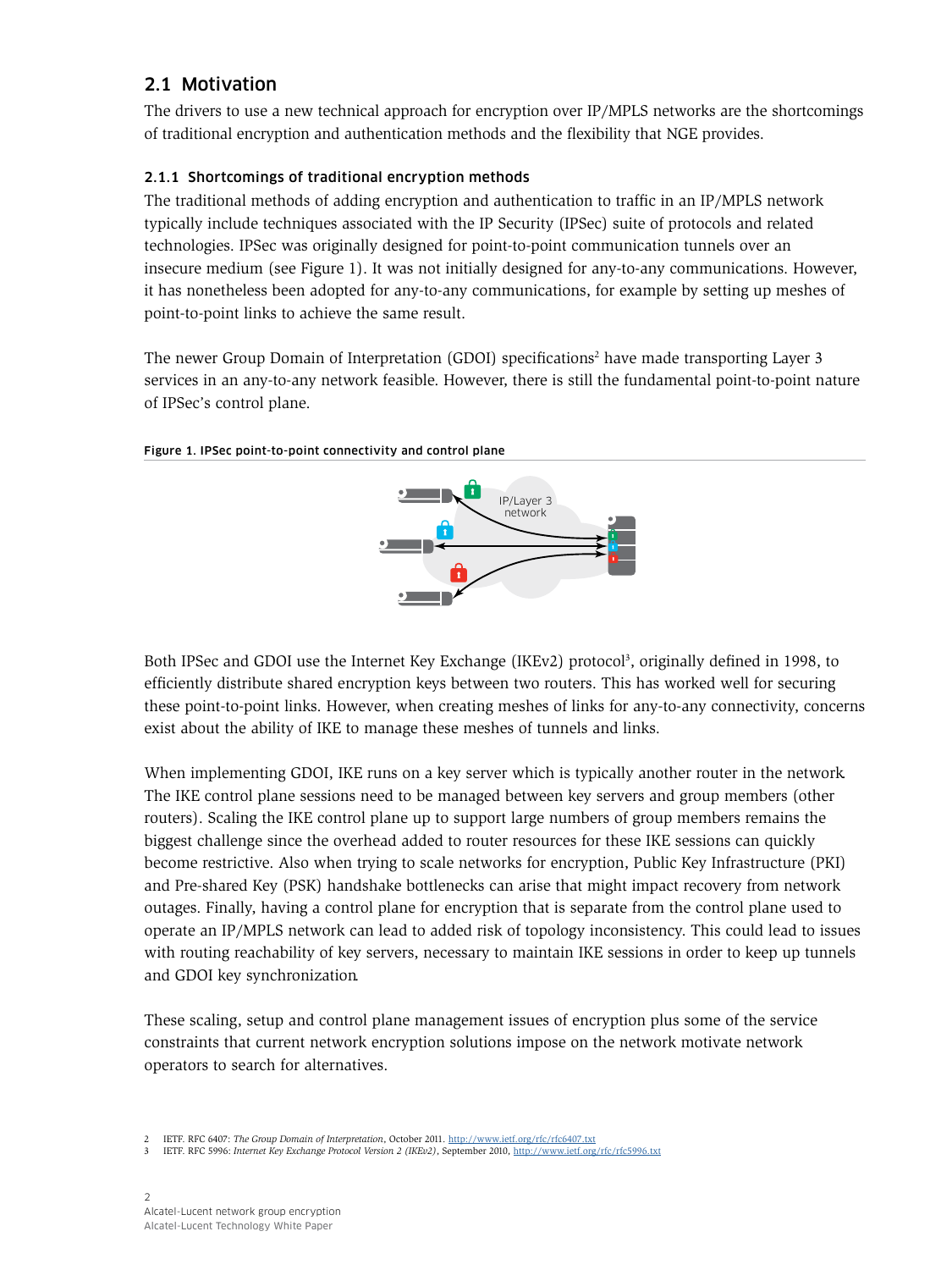Alcatel-Lucent has introduced NGE to help address these concerns by:

- Minimizing the additional control plane running in the network that is needed to operate secure privacy and confidentiality functions using encryption and authentication techniques
- Minimizing the configuration and operational complexity associated with adding encryption to services
- Maximizing the uptime of services using encryption and authentication without the additional worry that link outages or nodal (router) failures will cause traffic failure
- Minimizing latency and performance bottlenecks incurred with encryption while maximizing throughput

### 2.1.2 Flexibility of NGE

As more smart applications are being deployed in critical infrastructures, it is necessary for missioncritical networks to facilitate more meshed or "any-to-any" topologies while securing the connectivity among a wide variety of devices and equipment. NGE operating at the MPLS layer makes use of the existing meshed label switched path (LSP) to encrypt (see Figure 2).

With traditional approaches to encryption and authentication there is often limitations on the type of traffic that can be secured. The benefits of MPLS's ability to carry different traffic types at either Layer 2, Layer 3 have been proven through successful deployments worldwide. It is often the non-Layer 3 traffic carried over MPLS that is considered mission-critical. These devices might not have been upgraded to IP or will remain at Layer-2 to support such protocols.

The mains issue with using traditional approaches is that non-IP traffic needs to first be converted to IP or encapsulated in IP and then encrypted using IPSec. The converted traffic to IPSec can then be carried over MPLS tunnels. This process adds another layer of overhead, complexity and latency, as opposed to keeping the traffic in its more natural form over MPLS.



NGE extends the types of traffic that can be carried over an IP/MPLS network without altering the original traffic. In mission-critical networks this traffic often relies on virtual leased lines (VLLs) or pseudowire MPLS services to encapsulate the raw bit stream into MPLS packets. NGE performs encryption and authentication functions directly on the original traffic and then packetizes it in the same MPLS frame that otherwise would have been used. The intent is to keep all original MPLS labels and functions untouched so that the VLL or pseudowire service is treated the same as before the security function was added.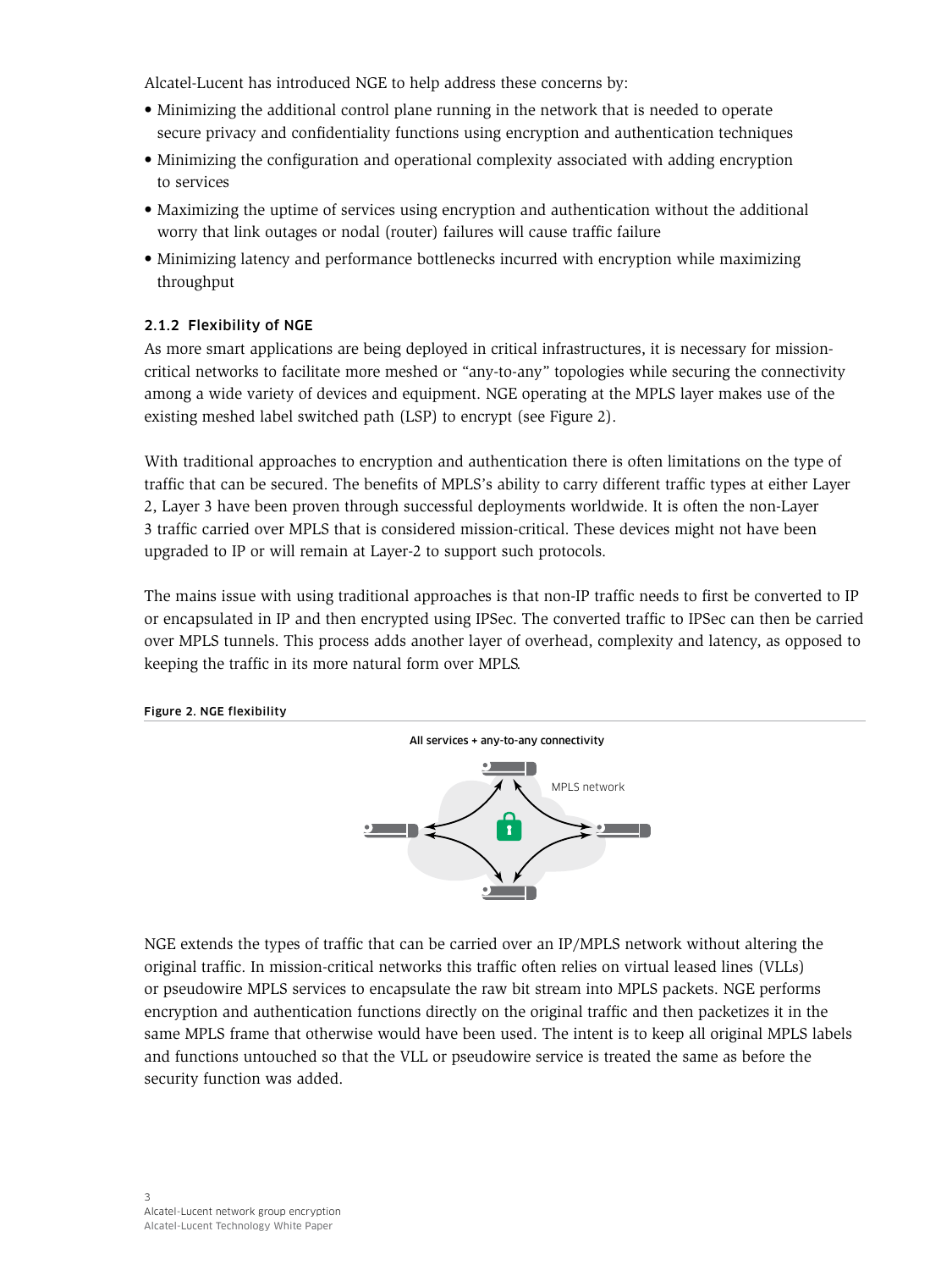Other types of services, such as Layer 2 Virtual Private LAN Service (VPLS) or Layer 2 Ethernet pseudowires (such as Ethernet port or VLAN-based pseudowires), can also be encrypted directly into MPLS tunnels using NGE without the additional management and packet overhead of converting this traffic to IP.

NGE can also provide any-to-any encryption and authentication for Layer 3 traffic, including Virtual Private Routed Networks (VPRNs) and Internet enhanced services (IESs) that use MPLS for transport. In these cases, MPLS tunnels are pre-established using either the Label Distribution Protocol (LDP) or Resource Reservation Protocol - traffic engineering (RSVP-TE) or are statically configured. Enabling NGE on these tunnels or enabling NGE directly onto the VPRN service itself allows for end-to-end and any-to-any Layer 3 services to be secured.

Sometimes Media Access Control security (MACsec<sup>4</sup>), another traditional encryption and authentication method, is proposed for encrypting all the various types of traffic over an Ethernet link. There are two main issues with MACsec that make it a questionable choice for end-to-end security of services.

The first issue is that traffic needs to be decrypted after every hop to determine where packets are routed and then the traffic needs to be re-encrypted. This presents a security risk at each hop of the network where the packet is decrypted, adds latency to encrypt and decrypt each hop, and adds hardware costs because encryption/decryption hardware is needed for each hop.

The second issue is that it is not possible to carry MACsec traffic over service provider networks (either Layer 2 or Layer 3) because MACsec is not typically offered as a service. Also, Layer 2/Layer 3 service providers would need access to VLAN or IP header information to properly provide such services, and those headers are hidden by MACsec.

Figure 3 shows the main MACsec challenges to offering end-to-end traffic protection.



Figure 3. MACsec challenges to offering end-to-end traffic protection

NGE does not have any per-hop encryption/decryption requirements because traffic is encrypted once during network ingress and decrypted once during network egress. Also, NGE can be enabled across any Layer 2 or Layer 3 service provider network to provide end-to-end security of any traffic needing the carrier services for transport.

<sup>4</sup> IEEE 802.1AE: *IEEE Standard for Local and Metropolitan Access Networks: Media Access Control MAC)* Security, 2006. [https://standards.ieee.org/findstds/](ttps://standards.ieee.org/findstds/standard/802.1AE-2006.html) [standard/802.1AE-2006.html](ttps://standards.ieee.org/findstds/standard/802.1AE-2006.html)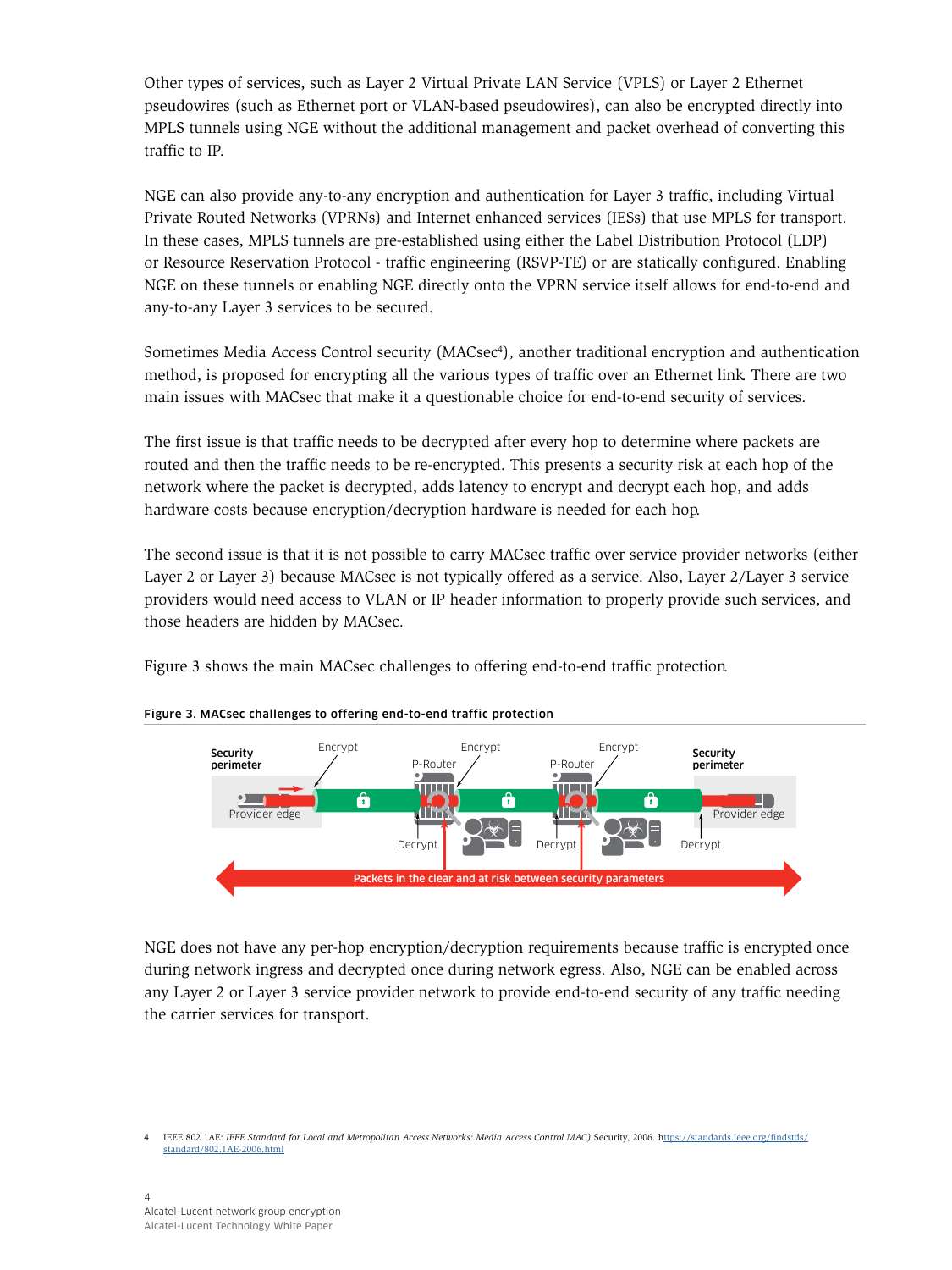## <span id="page-6-0"></span>2.2 NGE components

As shown in Figure 4, NGE has four components:

- Alcatel-Lucent 5620 Service Aware Manager (SAM): Acts as the key and service manager for network-wide encrypted services
- Alcatel-Lucent 7705 Service Aggregation Routers (SARs): Routing elements capable of performing NGE-based service encryption
- Key groups: Holders of keys assigned to services, enabling security services network partitioning
- MPLS services: Services that require end-to-end encryption

### Figure 4. Components that enable the NGE security solution



### 2.2.1 Alcatel-Lucent 5620 SAM

The main component of the NGE solution is the Alcatel-Lucent 5620 Service Aware Manager (SAM), which provides two main functions to enable NGE. The first is managing the services on the nodes within security domains that require encryption and authentication. The second is to act as the key manager for all nodes and provide the relevant keys in key groups that are used to perform encryption and authentication.

NGE uses symmetric pre-shared keys to perform encryption on the nodes. The 5620 SAM ensures that all nodes in a key group remain synchronized with the correct pre-shared keys and that only those key groups that are relevant to a particular node are downloaded with the sensitive keys.

Operational actions performed by the 5620 SAM include deploying keys to new nodes where new encrypted services are required, performing re-keying of the network at regular intervals, and deleting keys from nodes that no longer need those keys if services are removed from the key group domain.

### 2.2.2 Alcatel-Lucent 7705 SARs

The second component is the nodes themselves that will perform the encryption authentication function for the MPLS services. The 7705 Service Aggregation Router (SAR) family is available from Alcatel-Lucent to perform the NGE enhanced encryption functions.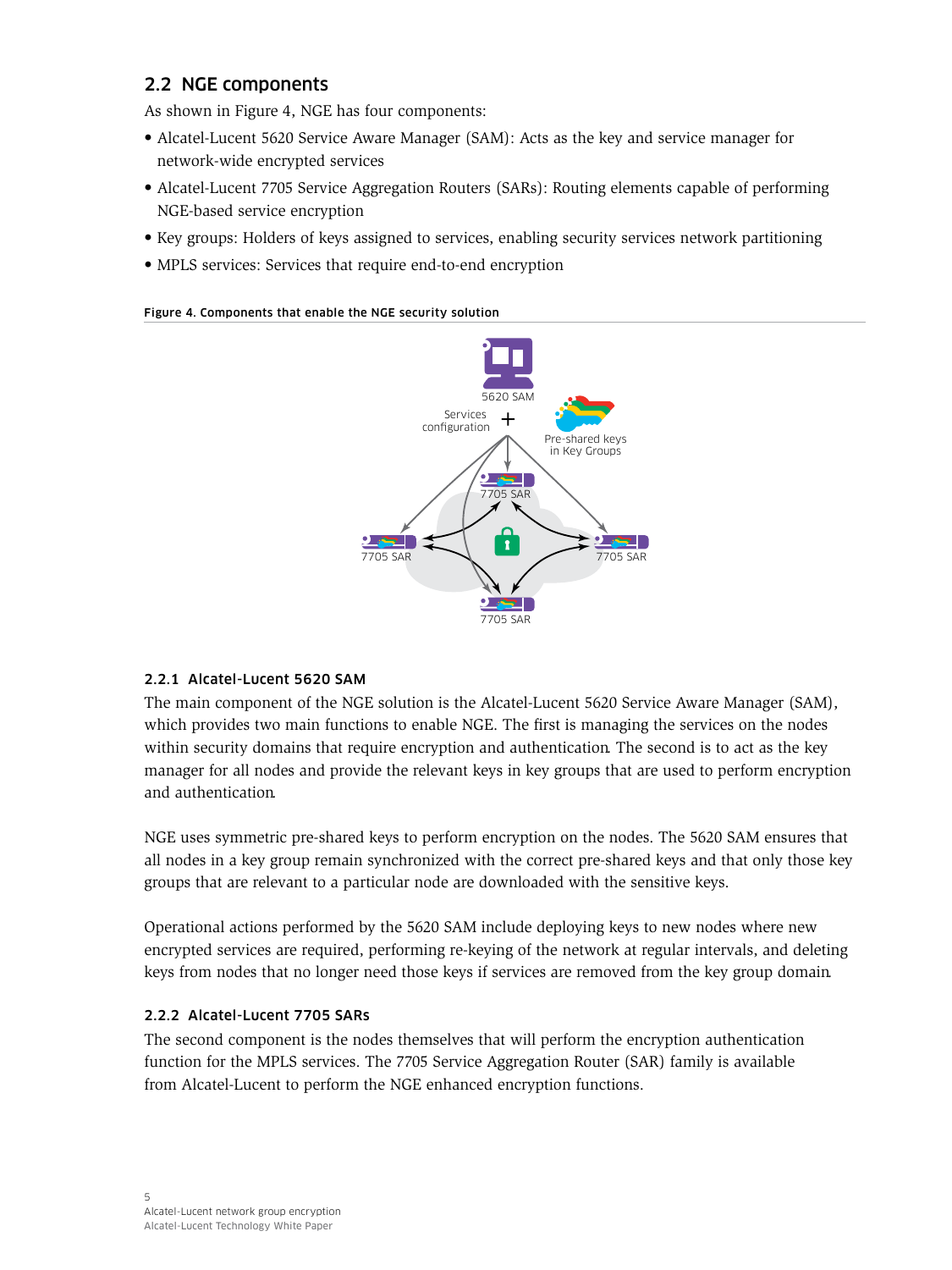### 2.2.3 Key groups

Key groups enable NGE to provide a tiered approach to managing keys in the network. This is accomplished through key groups by configuring MPLS services to use a specific key group depending on the security policies of those services. For example, in a power utility smart grid network there may be different levels of criticality that need to be considered.

Figure 5 shows an example of key group partitioning.





Distribution automation (DA) and field area networks (FANs) may be considered less critical than transmission or distribution substation network equipment. Due to the differences in criticality of infrastructure, it would be ideal to ensure that nodes at risk do not contain more critical information than is necessary. Encryption keys for sensitive portions of the network should not be available where nodes are at risk.

NGE enables operators to partition encryption keys between different security domains in a network. For example, if an attacker attempts to gain access to the network from a DA or FAN location, which may be prone to attack because added physical security measures may be impractical or costprohibitive, the attacker will not be able to gain sensitive key information for other parts of the network. The attacker is limited in scope of any attempted attack thanks to key group domains and partitioning.

### 2.2.4 MPLS services requiring encryption

The fourth component of NGE is the MPLS services that need encryption. These can range from TDM-based services that use pseudowire or VLL services, to Layer 2 VPLS or Ethernet VLL-based services, to Layer 3 services that leverage VPRN or IES functions over MPLS for any-to-any services. With knowledge of where these MPLS-based services are configured, the 5620 SAM manages the keys, downloading them to NGE-enabled nodes with MPLS-based services that require the additional security.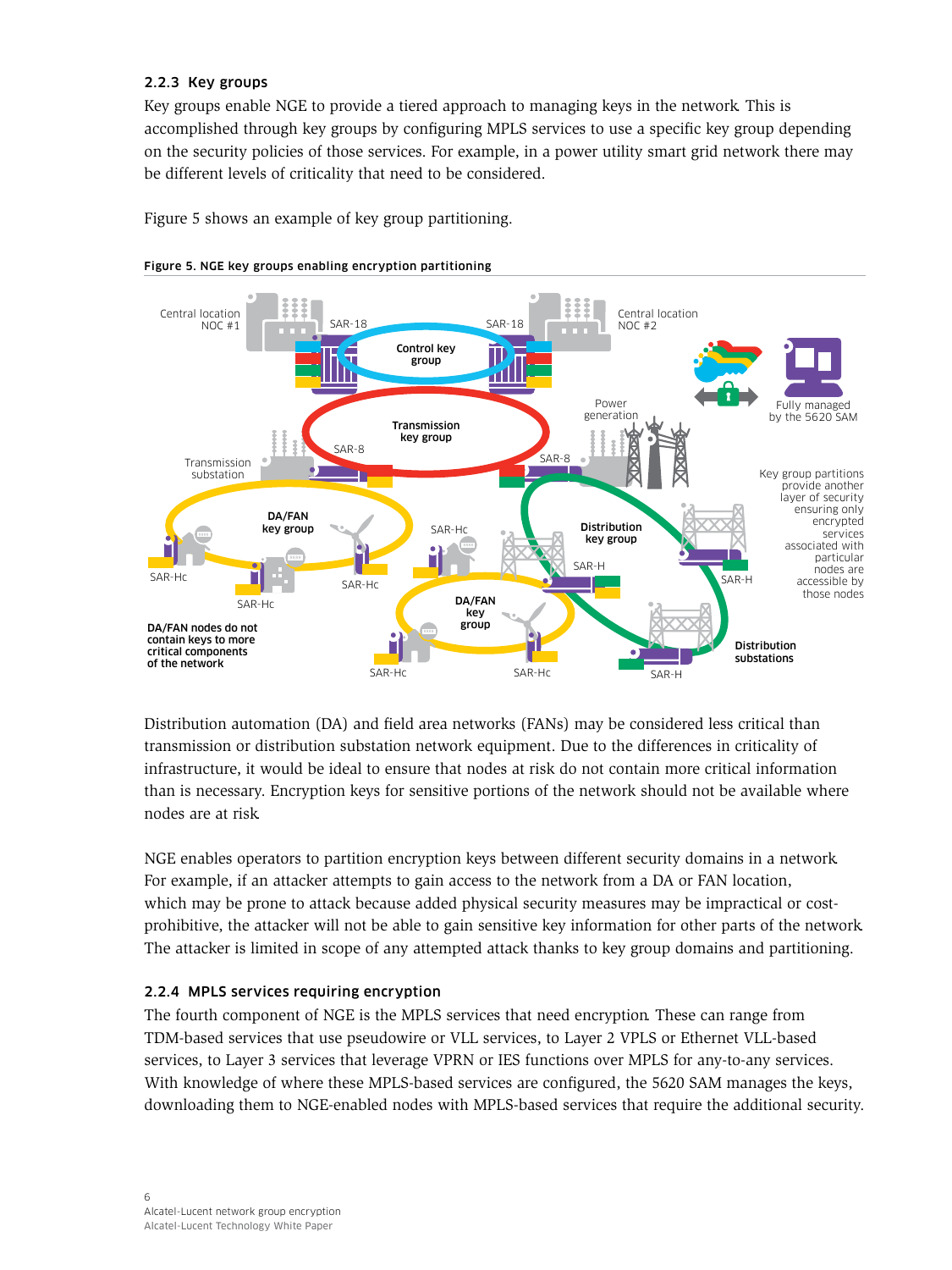## <span id="page-8-0"></span>2.3 Bits and bytes

Figure 6. NGE packet format examples

A main goal of NGE is to maintain the seamless nature of MPLS-based services without imposing restrictions when adding security to MPLS payloads. To this end, the format of an NGE-based packet attempts to minimize the visibility of the encryption and authentication by performing this function on only the payload of the MPLS packet while keeping all MPLS labels intact. This allows any intermediate nodes that are performing P-router, label switched router (LSR), area border router (ABR), autonomous system border router (ASBR) or route reflector functionality to continue forwarding packets as originally intended by these seamless MPLS-based services. When NGE is added, there is no impact to any of the QoS, high-availability or MPLS tunneling functions and requirements originally placed on the network.

Figure 5 shows the NGE packet format. The original tunnel, Border Gateway Protocol (BGP) and service labels are kept as defined in non-NGE-based MPLS packets.

NGE packets include a global encrypt label that is added after the service label. This allows nodes to:

- Quickly identify packets that have an NGE encrypted payload
- Keep statistics for encrypted packets and un-encrypted packets
- Help with debugging and other operations, administration and maintenance (OAM) functions

#### ABR/ASBR ABR/ASBR<br>(RR) Provider edge Provider edge IP/MPLS IP/MPLS (RR) IP/MPLS (RR) 7705 SAR 7705 SAR Ħ NGE MPLS VPRN VPRN label stack Tunnel label MPLS label or GRE tunnel ABR– Area Border Router Other labels, All labels remain as is. No change in behavior ASBR– Autonomous System Border Router of LSRs, S-PE, ABR, ASBR for either VLL and e.g., BGP label routes RR – Route Reflector (BGP) APRN services. Operations on service label ESP Encrypted are identical with or without NGE enabled. header Service label VPRN service  $\mathbf{r}$ Authentication Encrypt label <mark>Tunnel/GRE </mark>BGP route label **VPN label Encrypt label SPI <sup>Sequence no.</sup> Payload** BGP route lab SPI data Authenticated Pseudowire with CTL word Global "encrypt label" is unique MPLS label stack network-wide. Always at the bottom Encrypted ESP header of stack, identifies the service is MPLS packet encrypted and is only operated Pseudowire Encrypt label CTLword SPI Sequence no. CTLword Payload Authentication on at the LER. Tunnel/GRE CTLword data Authenticated

NGE uses the Encapsulating Security Payload (ESP) format defined in IETF RFC 4303<sup>5</sup> to encrypt and authenticate MPLS payloads. Because there is no IP header added to the payloads, NGE minimizes the added packet overhead associated with traditional encryption solutions. For VPRN- or VPLS-based services that do not use a CTL word, the payload is encapsulated by the ESP header as needed. For VLL or pseudowire- based services that use a CTL word, the CTL word is left in place for those pseudowire switching points that rely on the CTL word to be in its original position.

To avoid any potential attacks against VLL or pseudowire services using the CTL word, the CTL word is also copied into the secured portion of the payload. When the final label-edge router (LER) decrypts the payload, it checks the CTL word against the original CTL word to ensure it was not altered.

5 IETF. RFC 4303. IP *Encapsulating Security Payload (ESP)*. December 2005.<http://www.ietf.org/rfc/rfc4303.txt>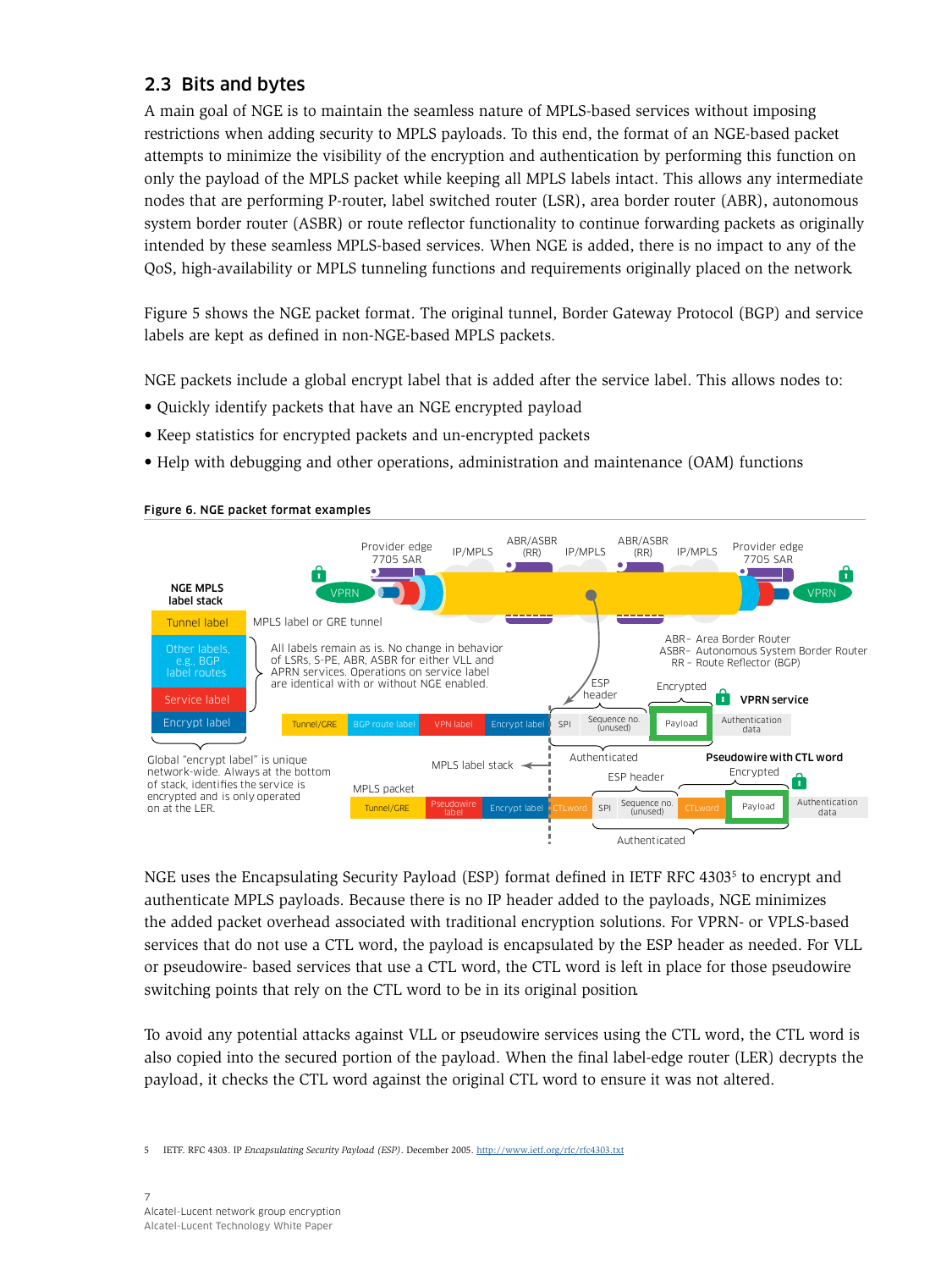<span id="page-9-0"></span>NGE uses symmetric ciphers with the same key used for encryption and decryption. NGE supports the Cipher Block Chaining (CBC) encryption mode and the following block ciphers:

- AES128 with a 128-bit key uses 128-bit size blocks
- AES256 with a 256-bit key uses 256-bit size blocks

For authentication, the following algorithms are available:

- HMAC-SHA-256
- HMAC-SHA-512

# 3 NGE key management

NGE key management consists of 5620 SAM service and key management and nodal key management.

### 3.1 Alcatel-Lucent 5620 SAM service and key management

The 5620 SAM provides the two main functions when using NGE in a network: service configuration and key management. With knowledge of which nodes are providing which services, the 5620 SAM can easily determine which nodes require which keys to be used in a security domain.

Pre-shared keys are generated internally on the 5620 SAM using a strong random number generator that is provided by the operating system of the 5620 SAM. When downloading keys to nodes, the 5620 SAM opens a new secure shell (SSH) session to each node and installs the keys (see Figure 7). The 5620 SAM uses a default user ID or an operator-defined user ID specifically assigned for key updates. Activities by either ID can be tracked through normal user accounting and logging methods for security audit purposes if needed by internal processes or external regulations such as NERC-CIP<sup>6</sup> audits.

The SSH sessions protect the keys during transport using a strong AES256 encryption algorithm and the nodes store the NGE keys internally in a secure manner.

The 5620 SAM computes a simple CRC-32 checksum for each key in use. To ensure each node in the network has the correct set of keys, the 5620 SAM polls the nodes for the CRC checksum. If all the nodes match the checksum value the 5620 SAM knows all the nodes are synchronized with the correct keys.

The 5620 SAM ensures that newly generated keys do not have CRC-32 collisions with the previous keys used. If a collision is detected, the 5620 SAM skips to new key values that do not collide with the previous CRC-32 values.



### Figure 7. 5620 SAM key deployment using SSH

6 *Version 5 CIP Cyber Security Standards* is a suite of CIP standards published by NERC.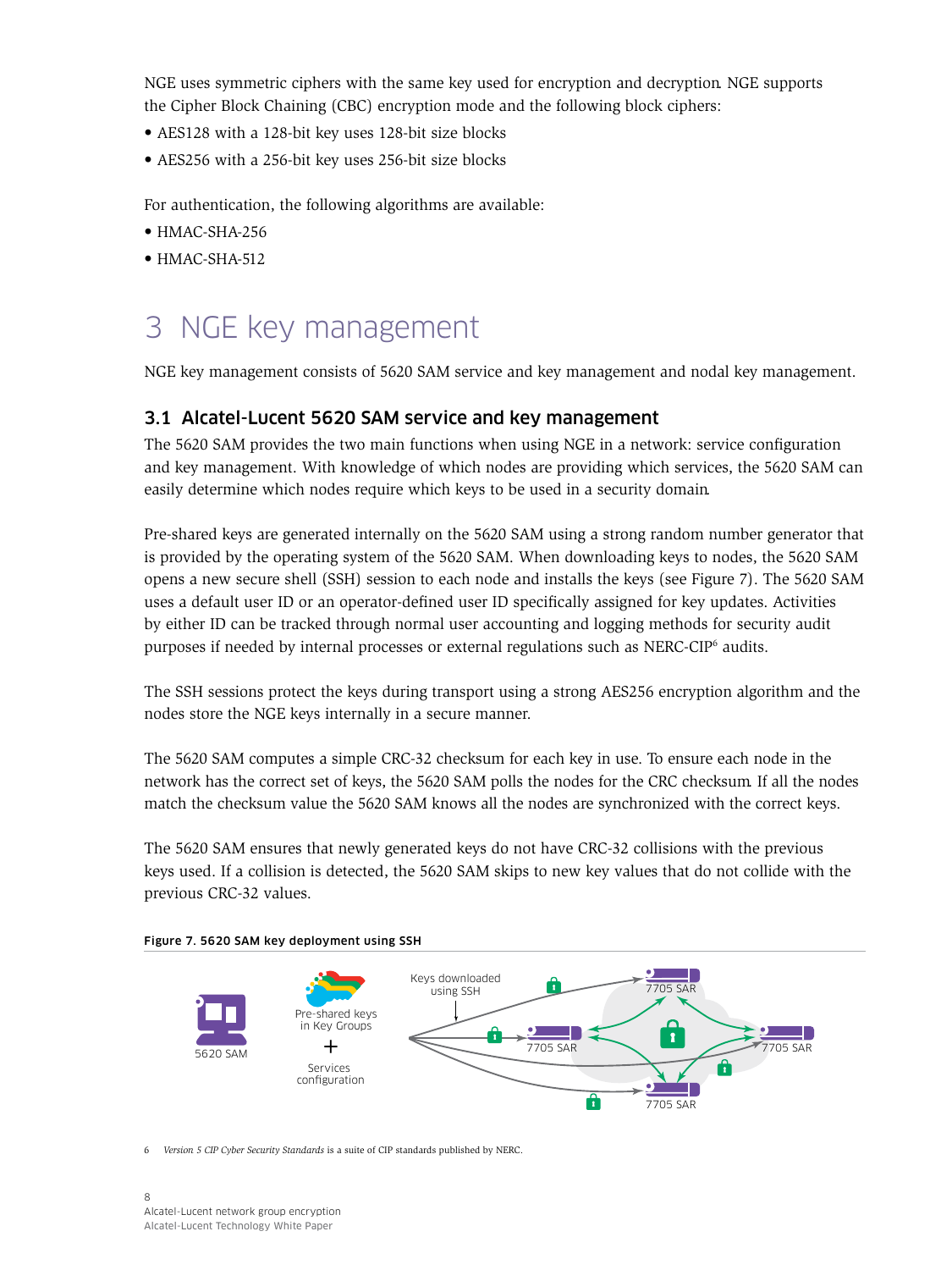<span id="page-10-0"></span>A main advantage of using SSH for NGE key download is that it provides an additional layer of security on top of the existing NGE transport tunnels. As shown in Figure 8, a new SSH session is opened on every key update. The PSKs are downloaded over an in-band communications channel, perhaps through a dedicated management VPRN service configured with NGE. Key download would have two layers of security: the SSH session itself and the NGE-encrypted services carrying the SSH session.

An attacker would already be challenged by decoding the NGE tunnel. The added burden of decoding the SSH session before the next re-keying interval is nearly impossible in a short period of time without extraordinary compute resources.

Using in-band management in this way is not mandatory but is an option for additional security during key download.



After an NGE domain is secured, the 5620 SAM can use this security domain for key updates. This greatly reduces the concerns associated with man-in-the-middle types of attacks. After NGE is enabled, at no point are certificates or other sensitive information that are normally transmitted in clear text (for example, when handshaking of the SSH session occurs) able to be intercepted by a man-in-the-middle because the certificate and other sensitive information is hidden in NGE. Even after a network outage, NGE is designed to maintain its encrypted services and SSH is constantly protected with an additional level of security.

## 3.2 Nodal key management

When the 5620 SAM downloads keys to a node, they are stored securely in permanent storage on the node. A main goal of NGE is to maintain services in the encrypted domain during any type of network outage. Because mission-critical traffic relies on the high availability of the network used to carry such traffic, it is important not to have security functions disrupt this traffic even though security is still vital for the traffic itself.

In traditional encryption solutions, when network outages occur, the security control plane needs to re-establish, re-handshake and re-configure itself to key servers that may be overburdened during network fluctuations. These added strains can delay the restoration of important mission-critical traffic. Also, if traditional approaches rely on a control plane function to a key server and that key server loses connectivity, the traffic is immediately impacted and can be dropped until connectivity to the key server is re-established. This is not the case for NGE because it is designed to maximize availability while also maximizing its security function.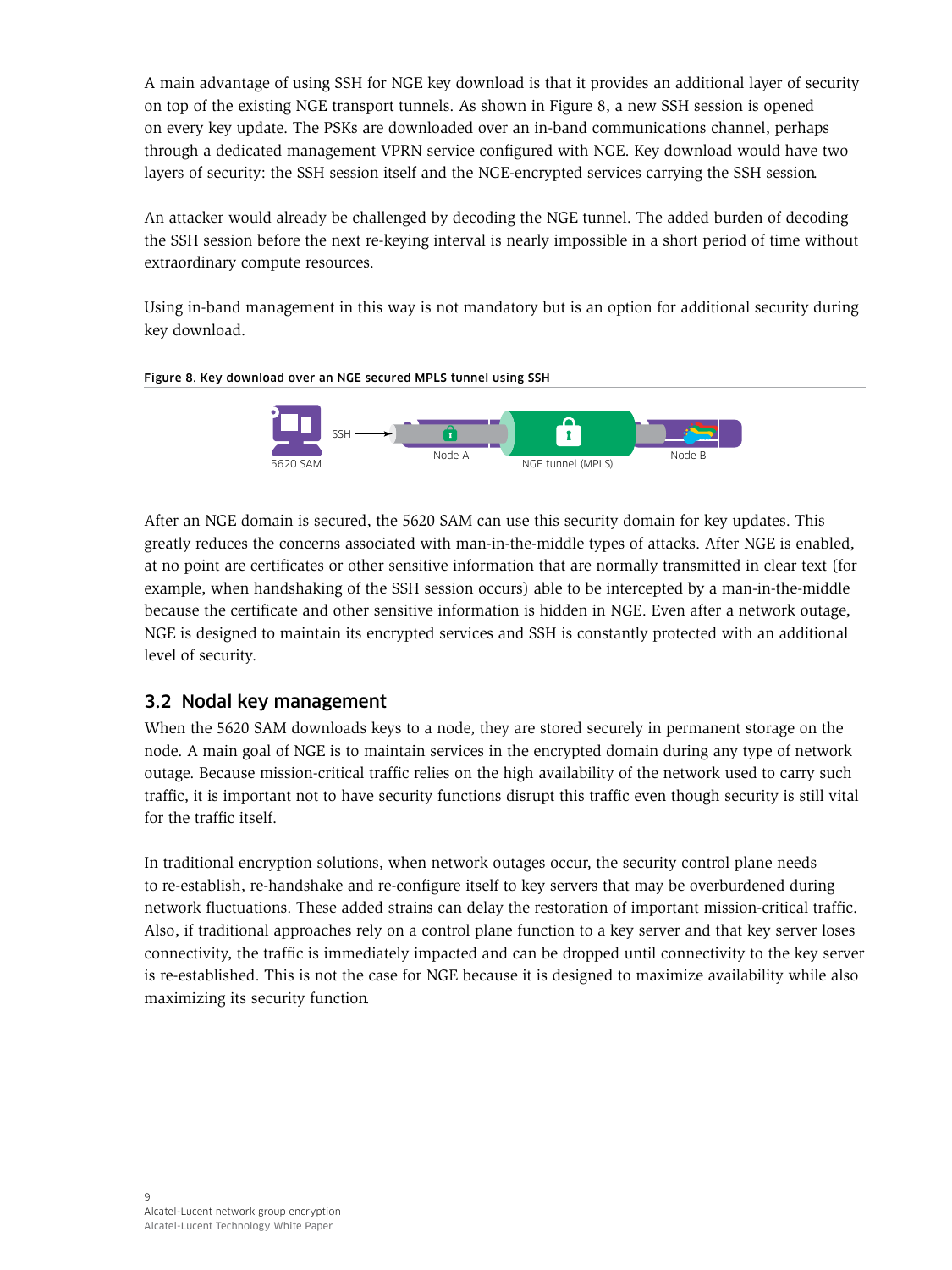<span id="page-11-0"></span>Figure 9 illustrates this basic concept. Because the keys are securely stored on the node, at no point in time is there any risk that the traffic in the NGE domain will be impacted. If a network outage occurs, the nodes can immediately start using the locally stored keys to maintain traffic uptime in the secured domain. If connectivity to the 5620 SAM is lost, there is no impact to the keys that are already in the network because no control plane is running between the 5620 SAM and the nodes.

The longer the 5620 SAM is not communicating with the nodes to perform re-keying procedures, the more stale the keys can become in the network. There is a tradeoff between having some level of security and maximizing mission-critical traffic uptime. The NGE solution attempts to maximize both, securing the traffic while avoiding traffic interruptions.

### Figure 9. Non-stop encrypted services using NGE



## 3.3 NGE network re-keying procedure

The 5620 SAM provides a network-wide re-keying procedure on a per-key-group basis or for all key groups at the same time. Each key group can have its own re-keying interval or all key groups can be re-keyed using one global re-key interval. This choice is up to the network operator.

As is typical with security functions, the 5620 SAM uses a standard "make-before-break" approach to the re-keying procedure. The steps are as follows:

Step 1: The 5620 SAM first generates a new set of keys internally using a strong random number generator and ensures that the associated CRC checksums are unique from the previous keys used. The 5620 SAM then opens a new SSH session to each node and downloads the new keys to all nodes in the key group domain.

Step 2: After the domain-wide key update is finished, the 5620 SAM verifies the update by comparing the checksum in each node to the checksum stored in the 5620 SAM itself.

Step 3: The 5620 SAM instructs each node to start using the new key for outbound traffic. While this process is taking place, nodes are able to decrypt messages using either the old or new key. As a result, even though not every node switches at exactly the same moment, there is no traffic loss during the transition from the old key to the new one.

Step 4: The 5620 SAM confirms that all nodes are now using the new key. After all the nodes in the key group are confirmed to have activated the new key, the 5620 SAM deletes the old keys in all nodes in the domain.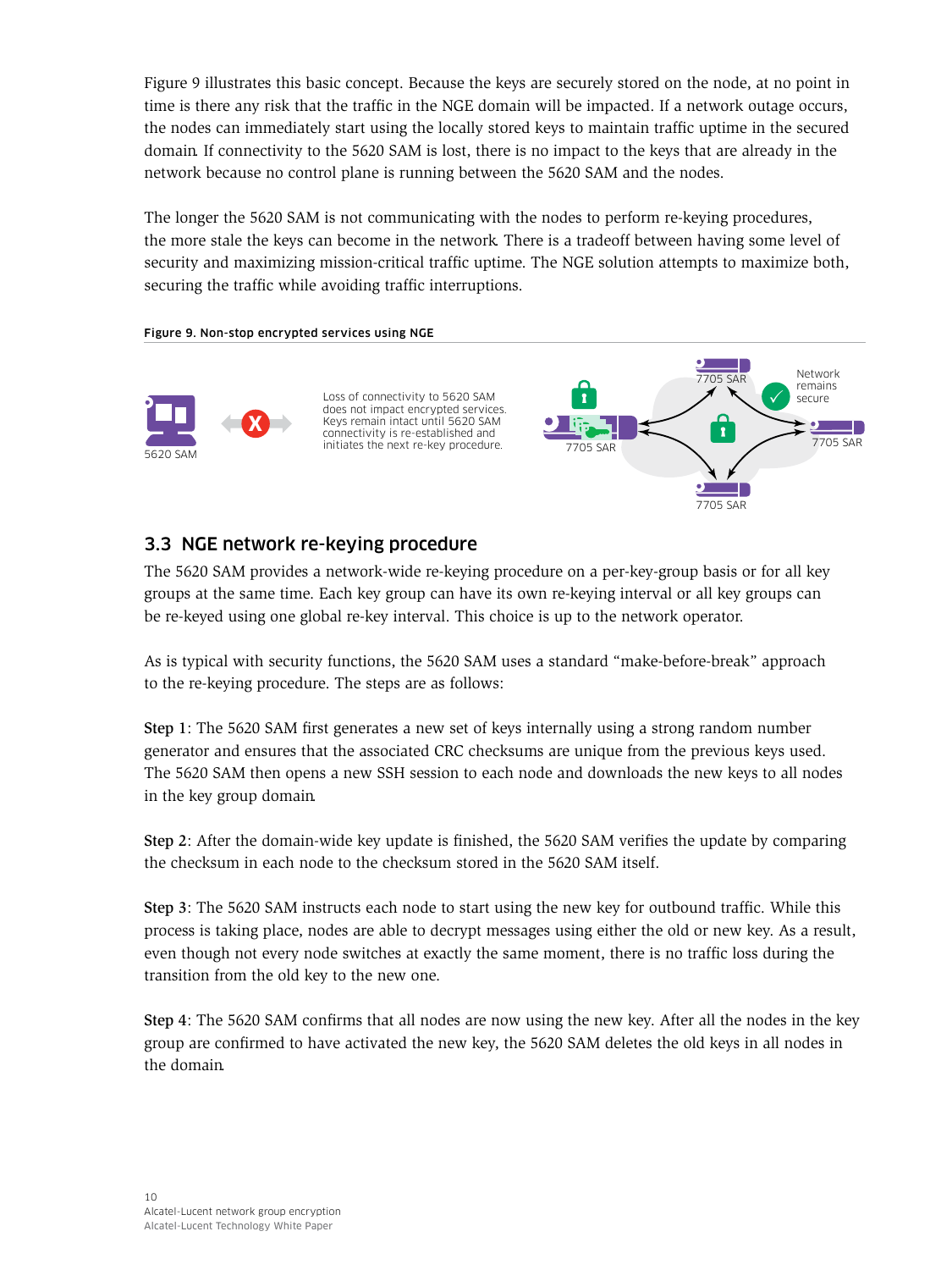<span id="page-12-0"></span>The re-keying procedure is illustrated in Figure 10.



Figure 10. Non-stop encrypted services using NGE

## 4 Encrypted services

NGE provides two main modes of operation for encrypting MPLS-based services: Service Distribution Point (SDP) encryption and VPRN-level encryption.

## 4.1 Service distribution point encryption

Alcatel-Lucent IP/MPLS routers use SDPs to make configuration and management of MPLS-based services easy and flexible. SDPs are associated with tunneling MPLS label switched paths (LSPs), including static LSPs, LDP LSPs and (RSVP-TE) LSPs.

In addition to MPLS-based tunneling, generic routing encapsulation (GRE-) based tunnels can also be configured as SDPs for transport of MPLS-based services over Layer 3 IP networks.

Multiple SDPs can share the same LSP. The purpose of defining SDPs is to aggregate a set of accesslevel services to be carried across the IP/MPLS network using LSPs configured on the SDP. These access-facing services are defined as service access points (SAPs) and they are mapped to SDPs to provide the transport between two PE routers.

NGE is configurable on the SDPs themselves by setting the key-group security domain that the SDP is to be associated with. After the SDP has been configured with a key group value, any SAPs that are configured for that SDP will have traffic encrypted and authenticated using the keys and algorithms configured for that key group. The 5620 SAM ensures that both routers associated to a particular SDP have the key group information that enables NGE for the SDP. Figure 11 illustrates this process.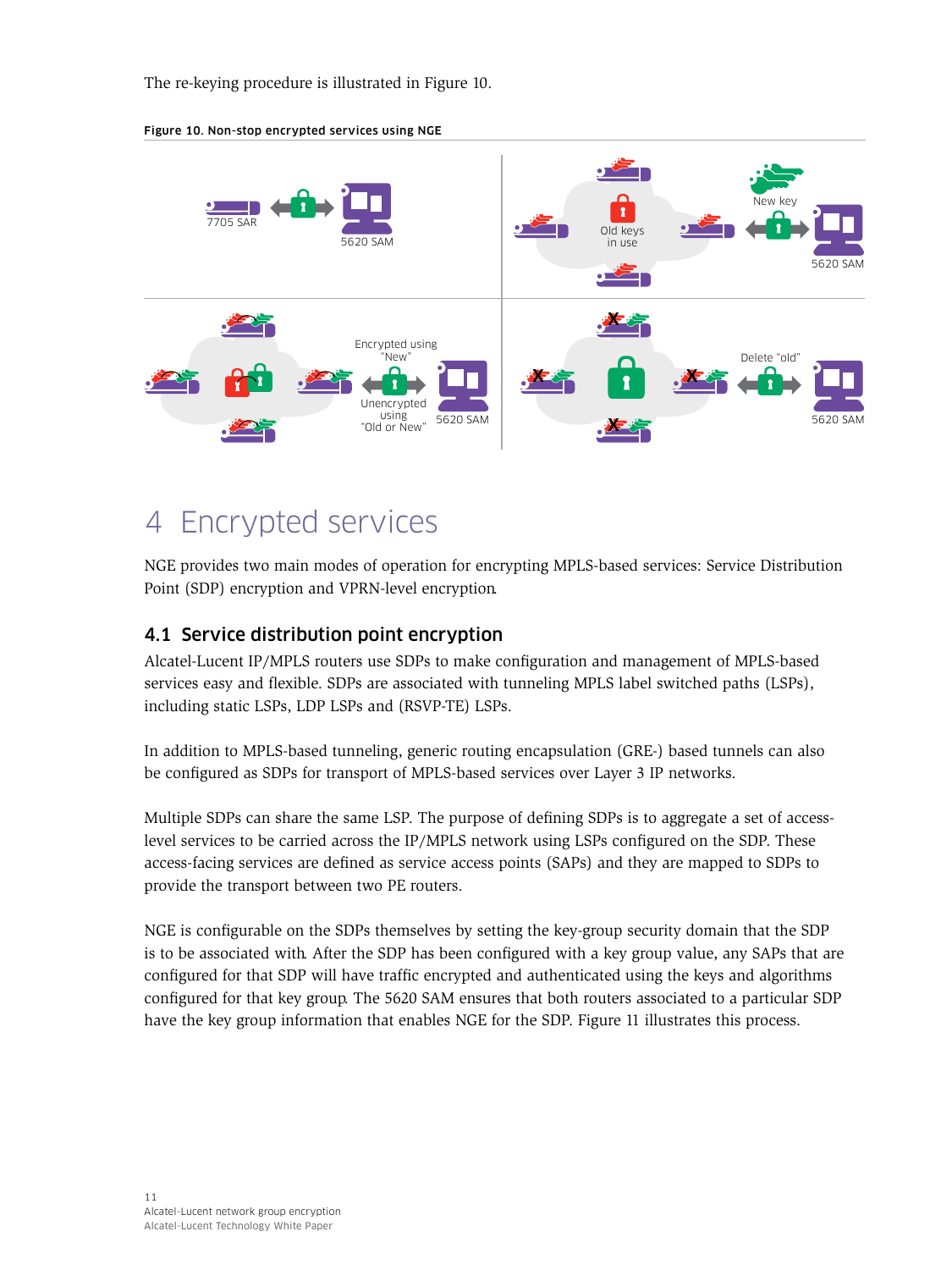

In the figure, the green SDP has been configured with NGE because a key group is configured on the SDP. Any VPRN-, VPLS- or VLL-based service that is associated with the green SDP will have its traffic encrypted over the transport LSPs for the green SDP.

Both encrypted and un-encrypted traffic can share the same LSPs. In Figure 11, the gray SDP is not configured with an NGE key group. As a result, any VPRN-, VPLS-, or VLL-based services that are configured with the gray SDP would not be encrypted. In this way transport LSPs can carry both encrypted and unencrypted services, possibly optimizing hardware dedicated for encryption to only traffic that requires the additional security. This capability adds a great deal of flexibility to the types of services that can be encrypted using NGE while minimizing the maintenance of the MPLS network because the LSPs and tunnels used for transport are not impacted or modified when enabling or disabling NGE.

The types of services and traffic that include MPLS-based encryption include:

- VPRNs or IESs that use spoke SDPs
- VPLS-based services that use spoke or mesh SDPs
- Ethernet pseudowires (E-pipes) and constant-bit-rate pseudowires (C-pipes) such as serial links
- E1/T1 circuits
- G.703 co-directional
- C37.94
- FXS/FXO
- E&M
- Other legacy interfaces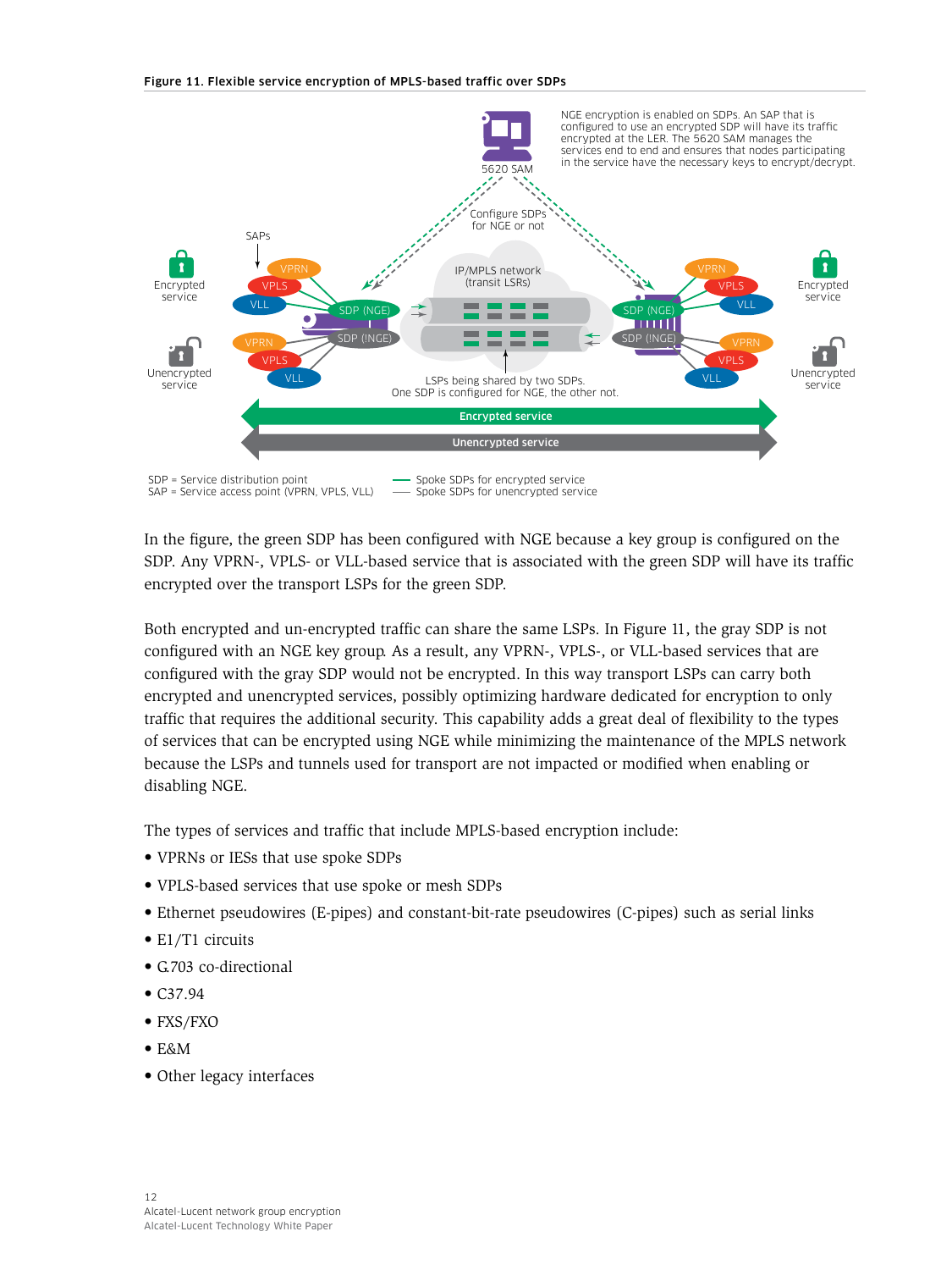## <span id="page-14-0"></span>4.2 VPRN-level encryption

NGE supports any-to-any group-based encryption for VPRN-based services. VPRNs can also use SDPs to provide connectivity of services between PE routers. While the previous section discussed how NGE could be enabled for SDPs, this section focuses on Multiprotocol – Border Gateway Protocol (MP-BGP-) based VPRNs where services are "auto-bound" to transport LSPs.

The Alcatel-Lucent routers use a convenient method of binding Layer 3 VPRN services to LSPs or GRE tunnels based on the reachability of other routers in the VPRN advertised in MP-BGP. To encrypt the traffic in a VPRN using NGE, the 5620 SAM simply configures a particular key group for the VPRN. All nodes in the VPRN are then downloaded with the key group information needed to enable NGE. After all the key groups have been downloaded and verified, each node is capable of encrypting and decrypting traffic in the VPRN using the keys in the associated key group. The 5620 SAM then enables NGE on each node as required until all nodes in the VPRN have been NGE-enabled for the VPRN.

As shown in Figure 12, the same key group can be used for multiple VPRNs. In this example, VPRN A and VPRN B are using Key Group 1, and VPRN C is using Key Group 2. There is no need to establish provider edge-to-provider edge security tunnels or meshes of security tunnels because the group keys are downloaded to the nodes participating in the VPRN and can safely encrypt traffic sent to any other node in the VPRN.





VPRNs can also be configured to use Layer 3 spoke SDPs. A Layer 3 spoke SDP is used to specifically assign MPLS tunnels to VPRN services without having the system choose the tunnels automatically as is the case when using the auto-binding function. This is convenient for connecting other routers that are not NGE-capable or NGE-aware to the VPRN. Doing this allows interworking and extending services in the same VPRN to outside the NGE domain. Because this combination of auto-binding and L3 spoke SDP configuration is possible for added flexibility, NGE provides simple rules for how to configure this combination of encrypted and unencrypted service in the same VPRN.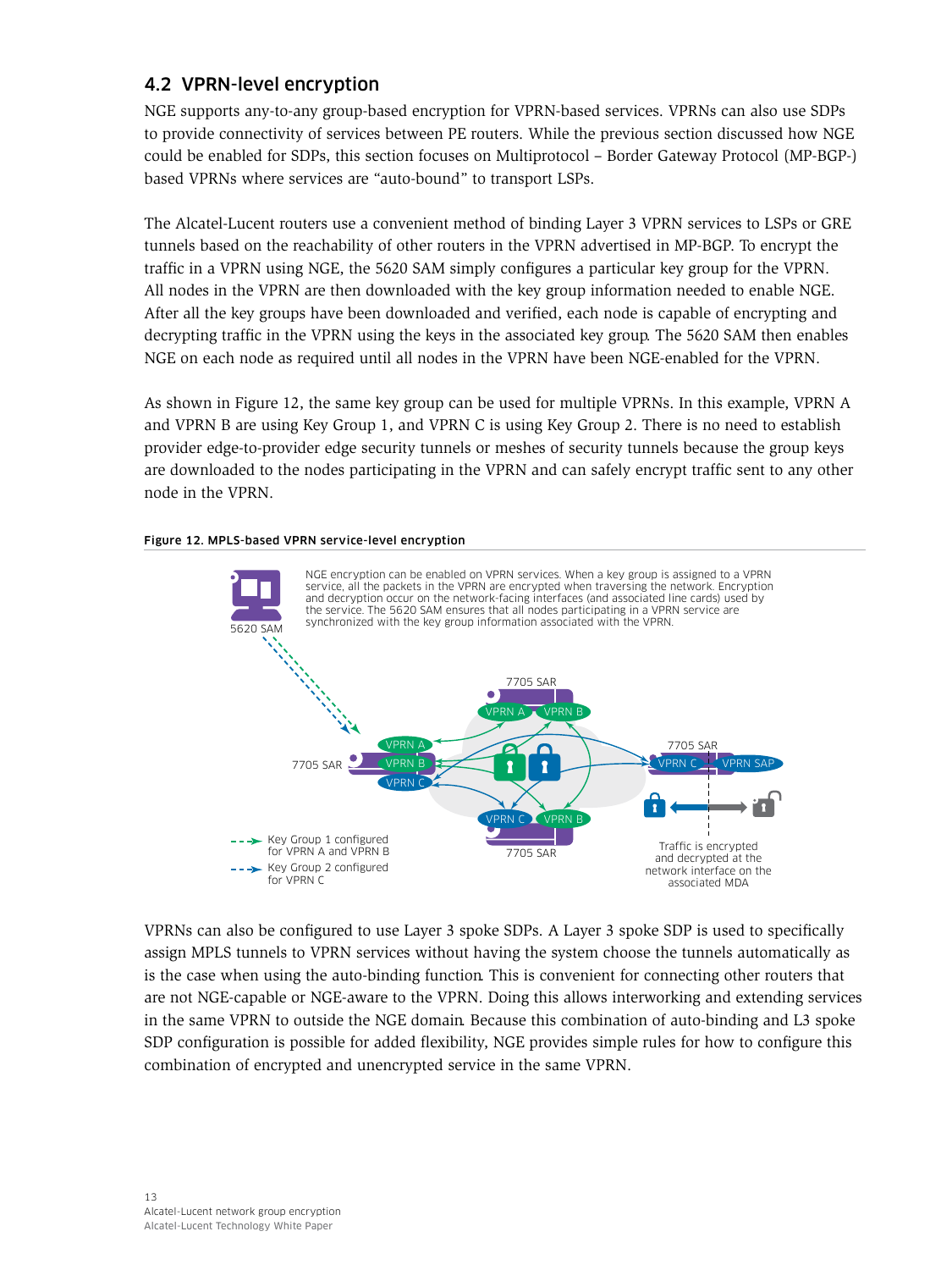# <span id="page-15-0"></span>5 NGE benefits

The next-generation techniques of encrypting and authenticating MPLS-based services using NGE provide some clearly identifiable benefits: flexibility, robustness and performance.

## 5.1 Flexibility

The service-aware encryption that NGE provides is simple to configure and manage, and maintains end-to-end MPLS network operations and maintenance functions such as resiliency, QoS and OAM. Core routers can switch and route NGE packets seamlessly, maintaining interoperability at router locations operating as LSRs, ABRs, ASBRs and pseudowire switching provider edge points because the NGE MPLS packets are transparent to them. The end result is seamless security encryption for MPLS networks.

NGE is a highly scalable solution that avoids large meshed tunnel configurations and complex topologies. NGE simply reuses the MPLS network planning and resource allocations associated with the MPLS user plane.

## 5.2 Robustness

As the main NGE component, the 5620 SAM provides comprehensive service-aware management of encrypted services and highly robust key management with hitless re-keying procedures. No additional stress is placed on routers because only the 5620 SAM manages key synchronization and updates. As a result, there is minimal control plane overhead and maintenance required for network-wide encryption.

NGE also provides a powerful and robust way to create security encryption domains using key groups.

Finally, NGE provides high availability and recovery of security functions of mission-critical data traffic in the event of network outages or failures.

## 5.3 Performance

NGE provides high performance and comprehensive encryption solutions for all types of Layer 2 and Layer 3 services without needing to convert traffic to IP or add the extra overhead and potential latency associated with IP encapsulation. All services are encrypted in MPLS packets without the need for further modification. For Layer 3 services, there is also complete Layer 3 privacy because all IP headers are hidden from inspection.

NGE packets are encrypted and decrypted only once as they traverse the network. The packets also have low end-to-end latency and high throughput. Bandwidth consumption related to encryption overhead is lower than with tradition encryption because packet overhead for NGE is lower than with traditional approaches. For example, NGE uses a 4-byte encryption label rather than an additional IPSec tunnel and GRE headers. Lower overhead can save considerable bandwidth on VLL constant bit rate services that have small packet sizes, including TDM pseudowires, teleprotection and services using SCADA-related protocols.